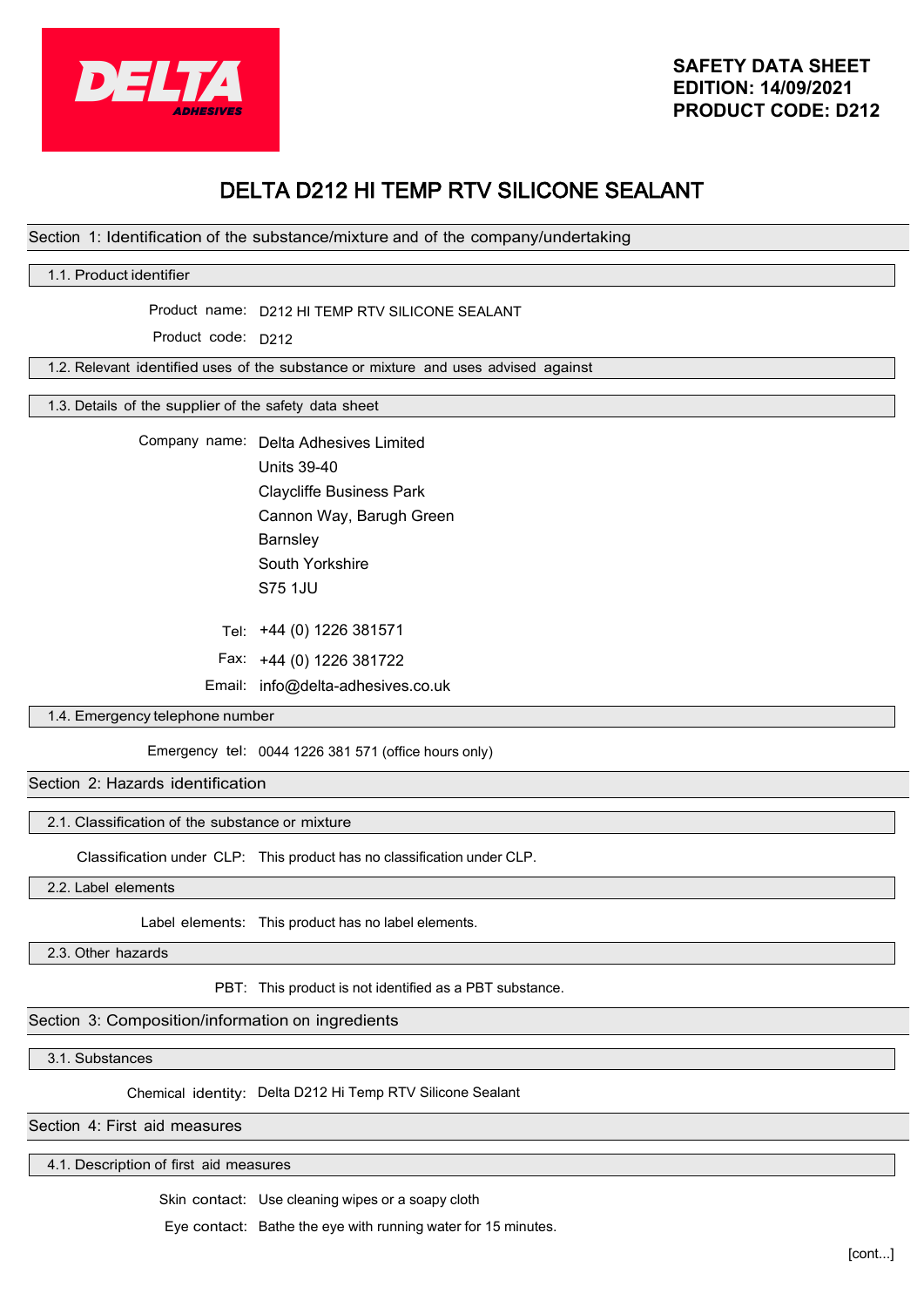

# **SAFETY DATA SHEET EDITION: 14/09/2021 PRODUCT CODE: D212**

Page: 2

Ingestion: Wash out mouth with water.

Inhalation: Remove casualty from exposure ensuring one's own safety whilst doing so. Consult a doctor.

# 4.2. Most important symptoms and effects, both acute and delayed

Skin contact: There may be mild irritation at the site of contact.

Eye contact: There may be irritation and redness.

Ingestion: There may be soreness and redness of the mouth and throat.

Inhalation: There may be irritation of the throat with a feeling of tightness in the chest. Drowsiness

or mental confusion may occur.

4.3. Indication of any immediate medical attention and special treatment needed

# Section 5: Fire-fighting measures

5.1. Extinguishing media

Extinguishing media: Suitable extinguishing media for the surrounding fire should be used.

#### 5.2. Special hazards arising from the substance or mixture

Exposure hazards: In combustion emits toxic fumes.

5.3. Advice for fire-fighters

Advice for fire-fighters: Wear self-contained breathing apparatus. Wear protective clothing to prevent contact

with skin and eyes.

# Section 6: Accidental release measures

6.1. Personal precautions, protective equipment and emergency procedures

Personal precautions: Refer to section 8 of SDS for personal protection details. Mark out the contaminated area

with signs and prevent access to unauthorised personnel.

6.2. Environmental precautions

Environmentalprecautions: Do not discharge into drains or rivers.

6.3. Methods and material for containment and cleaning up

Clean-up procedures: Transfer to a closable, labelled salvage container for disposal by an appropriate

method.

6.4. Reference to other sections

Section 7: Handling and storage

7.1. Precautions for safe handling

Handling requirements: Ensure there is sufficient ventilation of the area. Avoid direct contact with the substance.

7.2. Conditions for safe storage, including any incompatibilities

Storage conditions: Store in cool, well ventilated area. Keep container tightly closed. Store in original containers between +5 and +25`C. Storage outside these paramaters will dramatically

reduce shelf life and invalidates all product warrenties. **Fig. 1.13 and 1.13 and 1.13 and 1.13 and 1.13 and 1.1**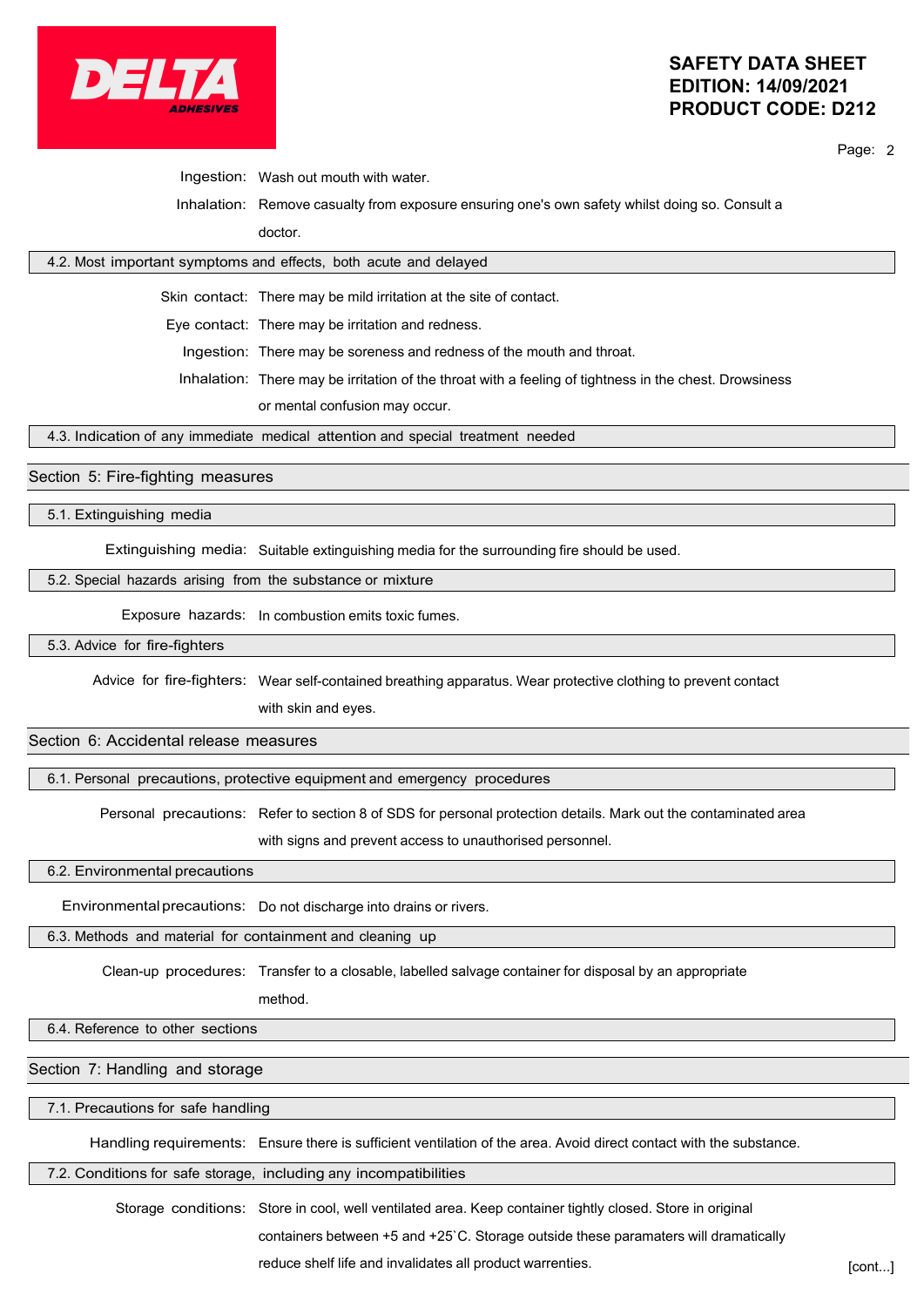

# **SAFETY DATA SHEET EDITION: 14/09/2021 PRODUCT CODE: D212**

Page: 3

Suitable packaging: Must only be kept in original packaging.

7.3. Specific end use(s)

## Section 8: Exposure controls/personal protection

#### 8.1. Control parameters

Workplace exposure limits: Respirable dust

| State | 8 hour TWA          | <b>QTE</b><br>$15$ min. | 3 hour TWA               | <b>STEL</b><br>$15 \text{ min.}$ |
|-------|---------------------|-------------------------|--------------------------|----------------------------------|
| UK    | 10ppm (acetic acid) | 15ppm (acetic acid)     | $\overline{\phantom{a}}$ | $\overline{\phantom{0}}$         |

#### 8.1. DNEL/PNEC Values

DNEL / PNEC No data available.

8.2. Exposure controls

Engineering measures: Ensure there is sufficient ventilation of the area.

Respiratory protection: Gas/vapour filter, type A: organic vapours (EN141). must be worn if vapour concentration is above OES or if ventilation is poor

Hand protection: Protective gloves.

Eye protection: Safety glasses.

Skin protection: Protective clothing.

Section 9: Physical and chemical properties

9.1. Information on basic physical and chemical properties

| State: Paste                   |                                         |                    |  |
|--------------------------------|-----------------------------------------|--------------------|--|
| Colour: Black                  |                                         |                    |  |
|                                | Odour: Irritating odour                 |                    |  |
| Evaporation rate: Moderate     |                                         |                    |  |
| Solubility in water: Insoluble |                                         |                    |  |
|                                | Also soluble in: Most organic solvents. |                    |  |
|                                | Viscosity: Highly viscous               |                    |  |
| Boiling point/range°C: N/D     |                                         | Flash point°C: >70 |  |
| Relative density: 1.00         |                                         | pH: N/A            |  |

9.2. Other information

Other information: No data available.

Section 10: Stability and reactivity

10.1. Reactivity

10.2. Chemical stability

Chemical stability: Stable under normal conditions.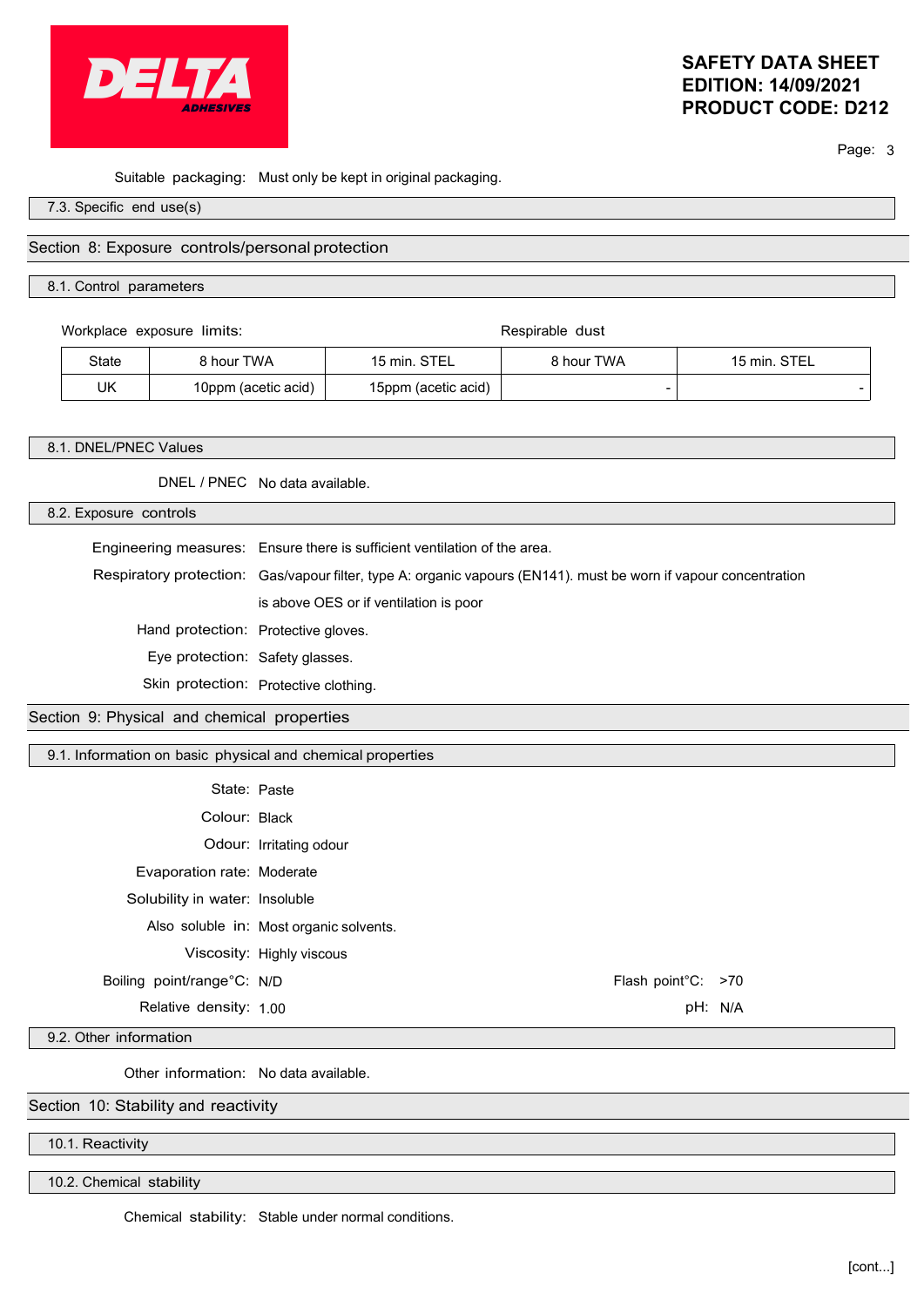

Page: 4

#### 10.3. Possibility of hazardous reactions

#### 10.4. Conditions to avoid

Conditions to avoid: Heat. Moist air. Humidity.

#### 10.5. Incompatible materials

Materials to avoid: Strong oxidising agents. Strong acids.

#### 10.6. Hazardous decomposition products

Haz. decomp. products: In combustion emits toxic fumes.

#### Section 11: Toxicological information

11.1. Information on toxicological effects

Toxicity values: No data available.

Symptoms / routes of exposure

Skin contact: There may be mild irritation at the site of contact.

Eye contact: There may be irritation and redness.

Ingestion: There may be soreness and redness of the mouth and throat.

Inhalation: There may be irritation of the throat with a feeling of tightness in the chest. Drowsiness

or mental confusion may occur.

#### Section 12: Ecological information

12.1. Toxicity

Ecotoxicity values: No data available.

#### 12.2. Persistence and degradability

Persistence and degradability: No data available.

12.3. Bioaccumulative potential

Bioaccumulative potential: No data available.

12.4. Mobility in soil

12.5. Results of PBT and vPvB assessment

PBT identification: This product is not identified as a PBT substance.

12.6. Other adverse effects

Other adverse effects: No data available.

# Section 13: Disposal considerations

13.1. Waste treatment methods

Disposal operations: Dispose of according to local or national legislation

NB: The user's attention is drawn to the possible existence of regional or national regulations regarding disposal.